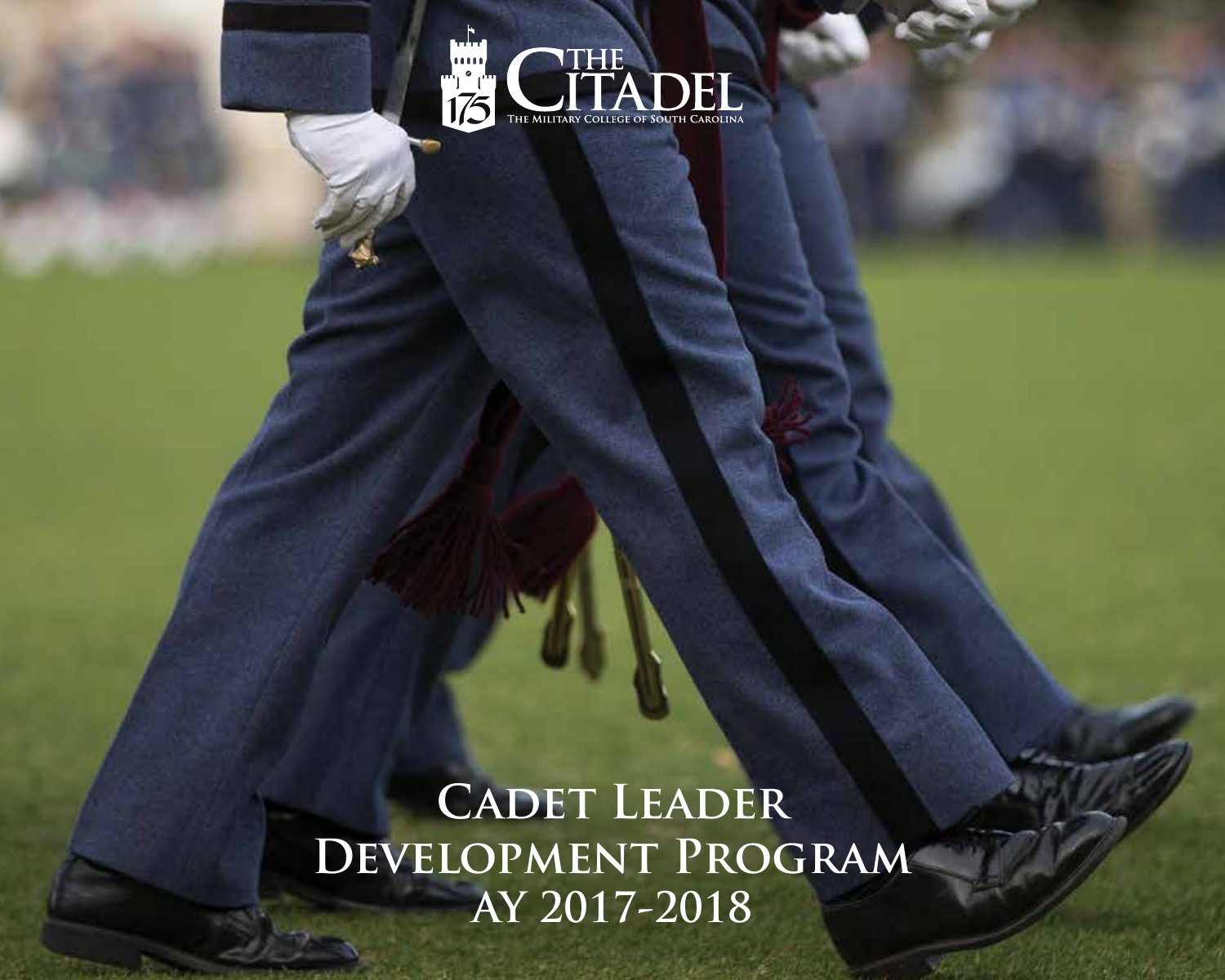**cadet leader D E V E L O P M E N T P R O G R A M ay 2017-2018**

**The President's Charge**

**Contents** 

**Introduction**

**The Citadel's Mission**

**The Citadel's Core Values**

**Principled Leadership**

**The Citadel Experience**

**Pillars**

**Stages**

**Citadel for Life**





Our overall strategic end‐state is to establish The Citadel as a nationally recognized college for the education and development of principled leaders. Over the years, we have revised our Leader Development Program and established the requisite academic courses, training programs, and experiences that focus on leadership. Our Leader Development Program is a distinctive feature of The Citadel because it affords the opportunity for cadets to apply what they learn about the science of leadership in the classroom as they practice the art of leadership in everyday cadet life.

Everyone at The Citadel bears the responsibility for cadet leader

development. First and foremost, cadets must aspire to becoming principled leaders. In addition, all cadets must accept responsibility for their own development and be accountable for the development of the cadets for whom they are responsible. All members of our community to include the faculty, staff, and alumni share the responsibility to serve as role models for our cadets and help create an environment which provides them the opportunity to receive feedback and learn from mistakes as well as successes.

Our program improves each year as we apply lessons learned and provide additional resources to improve the leader development processes. The Class of 2013 was the first class to complete the four‐year Leader Development Program. After nine years of cadet and instructor feedback, revisions to academic courses and training programs, and the development of standards and outcomes, this revision includes the addition of eight principled leader behaviors that serve to strengthen the existing values-based leader development model, first designed in 2008.

Other advances in the steady progress of leader development at The Citadel include the inception in 2017 of a Leadership Development transcript that certifies cadet performance in the areas of civic engagement, global studies, internship, leadership, and research. In 2017, the college also chartered a new Citadel Circle of the Omicron Delta Kappa (OΔK) National Leadership Honor Society to foster scholarship, service, integrity, character, and fellowship. These are exciting times of innovation and excellence in leadership development at The Citadel of which we can all take pride and make contributions.

I urge each of you to read this document carefully. Most importantly, I want the Corps and the staff and faculty to use it regularly as a guide to achieving excellence in the education and development of principled leaders.

Johnwhess

*Second Edition - July 2017*

**2**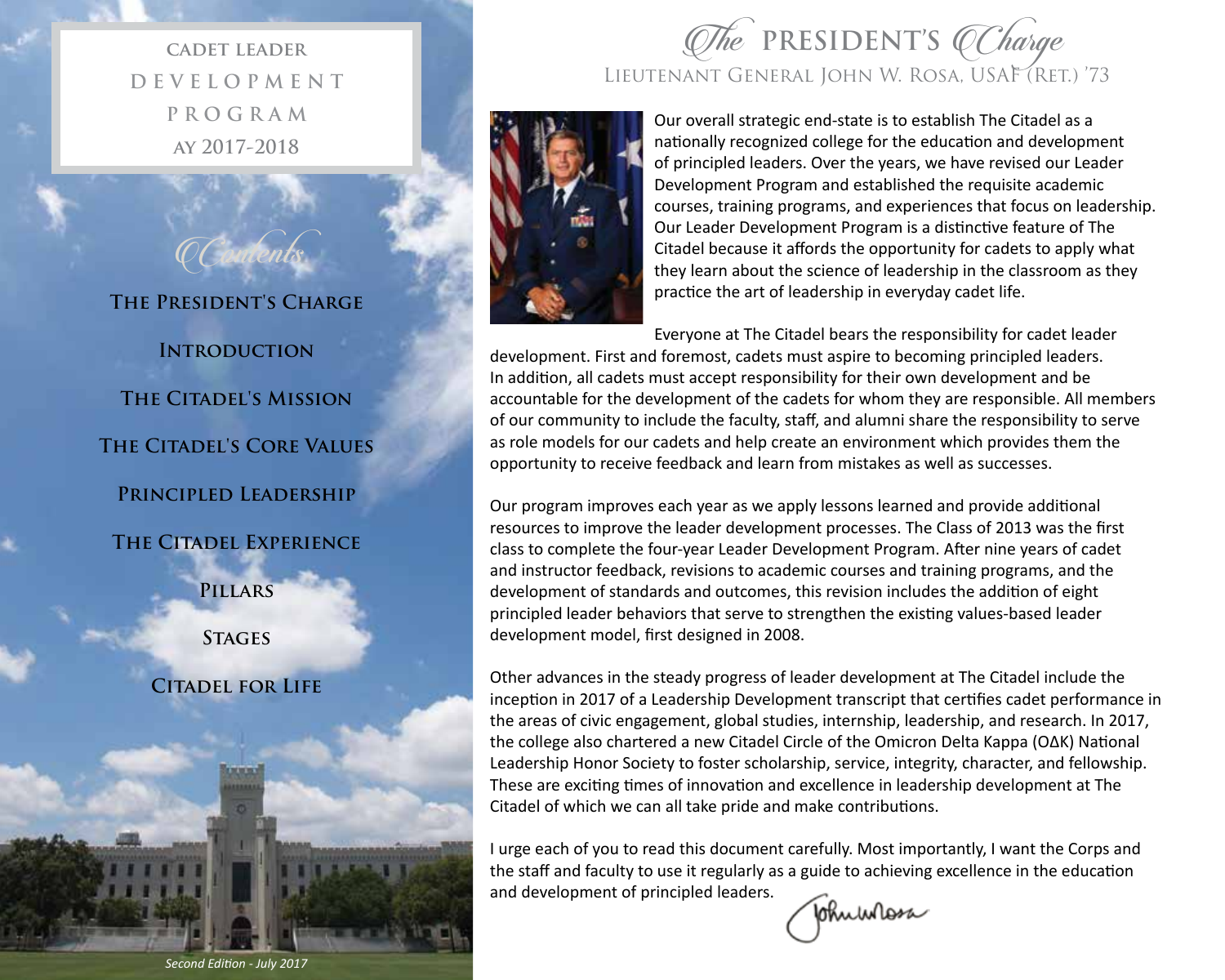



# THIS GUIDE PROVIDES THE *Quipose* **OF THE CADET LEADER Development Program**

and serves as the starting point in fulfilling The Citadel's mission of educating and developing principled leaders.

It also serves as a practical foundation for everyone at The Citadel engaged in planning, preparing, and implementing initiatives and opportunities to enhance leadership development and training.

Finally, it sets the conditions needed to measure and assess the

 $two$   $n$   $\epsilon$ s of the program.

THE CITADEL'S *Mission* 

The Citadel's mission as an institution of higher education is

"to educate and develop our students to become principled leaders in all walks of life by instilling the core values of The Citadel in a disciplined and intellectually challenging environment."

The Citadel recognizes that this lifelong process of education and development begins before matriculation and continues long after graduation. Leadership is inherently relational, and "good" leadership proves to be both effective and ethical. Such leadership requires actions and behaviors that influence others toward positive, beneficial change. Therefore, while leadership development may begin with one's own development, at its best, leadership is not about one's self or personal success but rather about developing and serving others in ways that help everyone to succeed together.

While leadership education and development draw from many different leadership approaches, styles, and techniques, none alone serves equally well in every possible context and situation. Therefore, to be fully effective and successful, emerging leaders must understand and master an array of concepts to discern the type of leadership that will be most effective in a given situation. Recognizing that The Citadel's mission calls for preparing principled leaders in all walks of life, students learn a wide range of leadership approaches and techniques that this program tests in proven, diverse organizational settings.

Applying two of the key concepts within The Citadel's mission, the Cadet Leader Development Program emphasizes the importance of development and environment. Development engages a process in which the individual becomes able to respond effectively in many different situations and integrate many diverse experiences. The environment consists of the context in which the development process occurs, including the challenges and support that enable such growth, both in the classroom and beyond.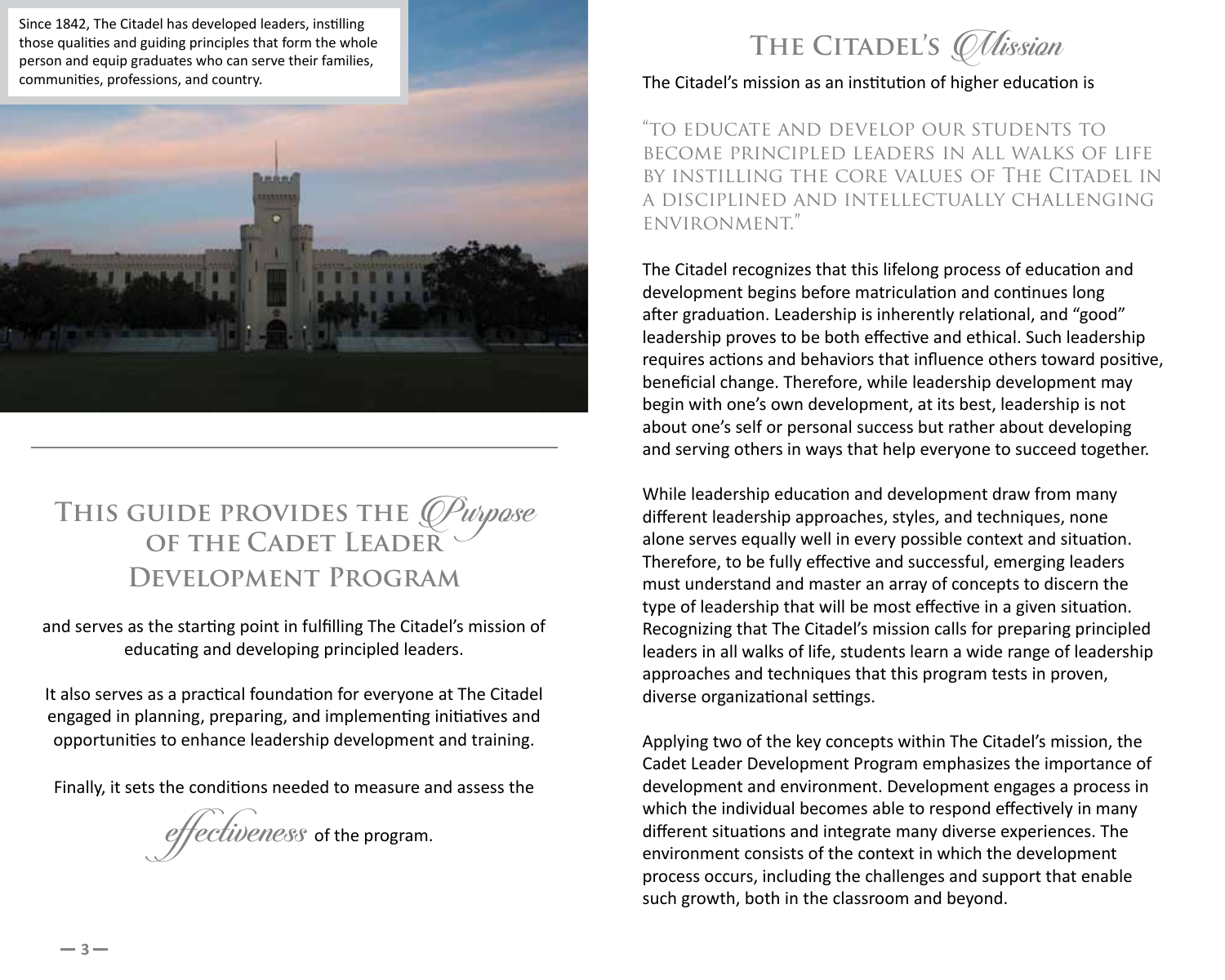

From The Citadel's longstanding history and deeply embedded traditions have emerged the institution's three core values: HONOR, DUTY, AND RESPECT. Their importance permeates the entire Citadel community, and their emphasis creates a common identity, sense of unity, and shared expectation that cadets integrate these values into all aspects of life and demonstrate them at every level and in every endeavor. The values of honor, duty and respect constitute the foundation of the Cadet Leader Development Program.

 $\mathcal O$ Hana $\ell$  preserves the moral authority and trustworthiness leaders must earn to effectively influence others. People of honor lead with integrity and conduct themselves with the knowledge of being part of something larger than they are. A person of honor does the right thing the right way–even when no one is watching or when a personal cost is incurred. This value begins with personal adherence to the letter and the spirit of the Honor Code that "a cadet does not lie, cheat, or steal, nor tolerate those who do." In its more advanced stages, honor includes forging a unity of values that guides the action of all members in the organization.

 $\hat{U}$  instills a personal sense of accountability and eagerness to lead others to mission accomplishment. It means doing what needs to be done without being asked or ordered. A strong concept of duty allows a leader to persevere, overcoming obstacles and challenges, leading a team to success. This value begins with adherence to the Cadet Regulations. In its more advanced stages, duty includes building an organization in which individuals act on their own initiative to fulfill a vision.

 $\mathcal{K}espect$  encompasses self-respect and respect for others. Leaders earn respect by developing the technical, interpersonal, and conceptual skills necessary for building teams and leading others. Respect means recognizing and nurturing the inherent dignity and self-worth of each individual and creating the opportunities uniquely needed for them to grow individually and contribute to the organization. This value begins with protecting basic human rights and civil liberties. In its more advanced stages, respect includes empowering members of the organization to become the best version of themselves possible.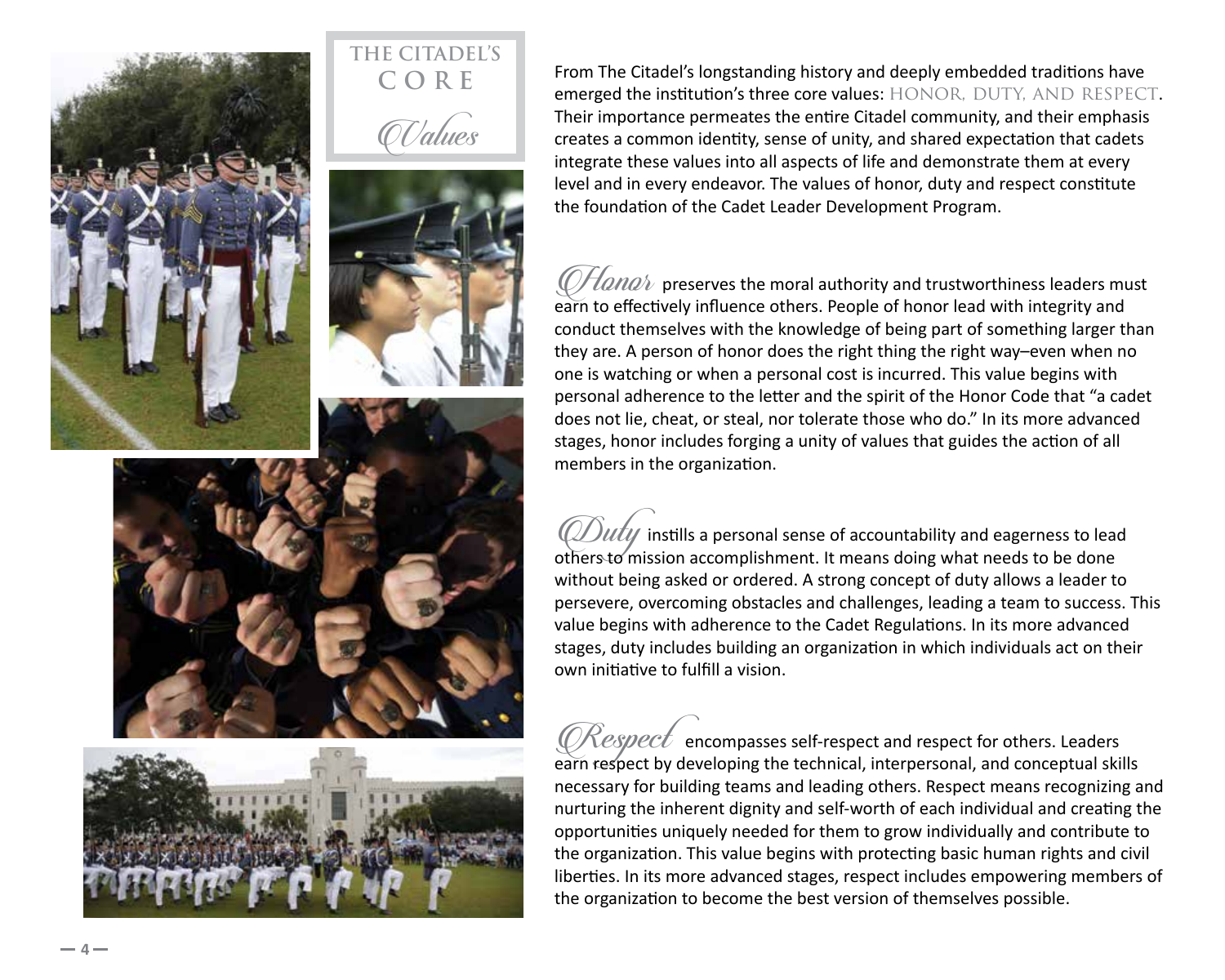### PRINCIPLED *Leadership*

The Citadel's most recognizable leadership brand is a form of values-based leadership called principled leadership. Principled leadership puts the leader's character into action, guiding thoughts, words, and deeds to produce outcomes consistent with the core values of the organization. While principled leaders must reject any decisions, priorities, or actions

counter to the organization's core values, or inconsistent with their own moral and ethical standards, principled leadership represents a particularly empowering form of leadership that allows the freedom to develop creative and adaptive solutions that meet the demands of fluid and complex situations.

PRINCIPLED LEADER *(OBehavia/is* While other actions may accurately describe a principled leader, eight specific behaviors serve The Citadel particularly well because they align directly with the college's core values. Moreover, the identified behaviors provide benchmarks for 360-degree observation and evaluation, in any context on campus or beyond. The behaviors constitute factors derived by scientific method from a formal model of ethical leadership, accompanied by an empirically validated survey instrument. These features combine within the Cadet Leader Development Program to make the eight principled leader behaviors particularly valuable for achieving learning goals and measuring effectiveness.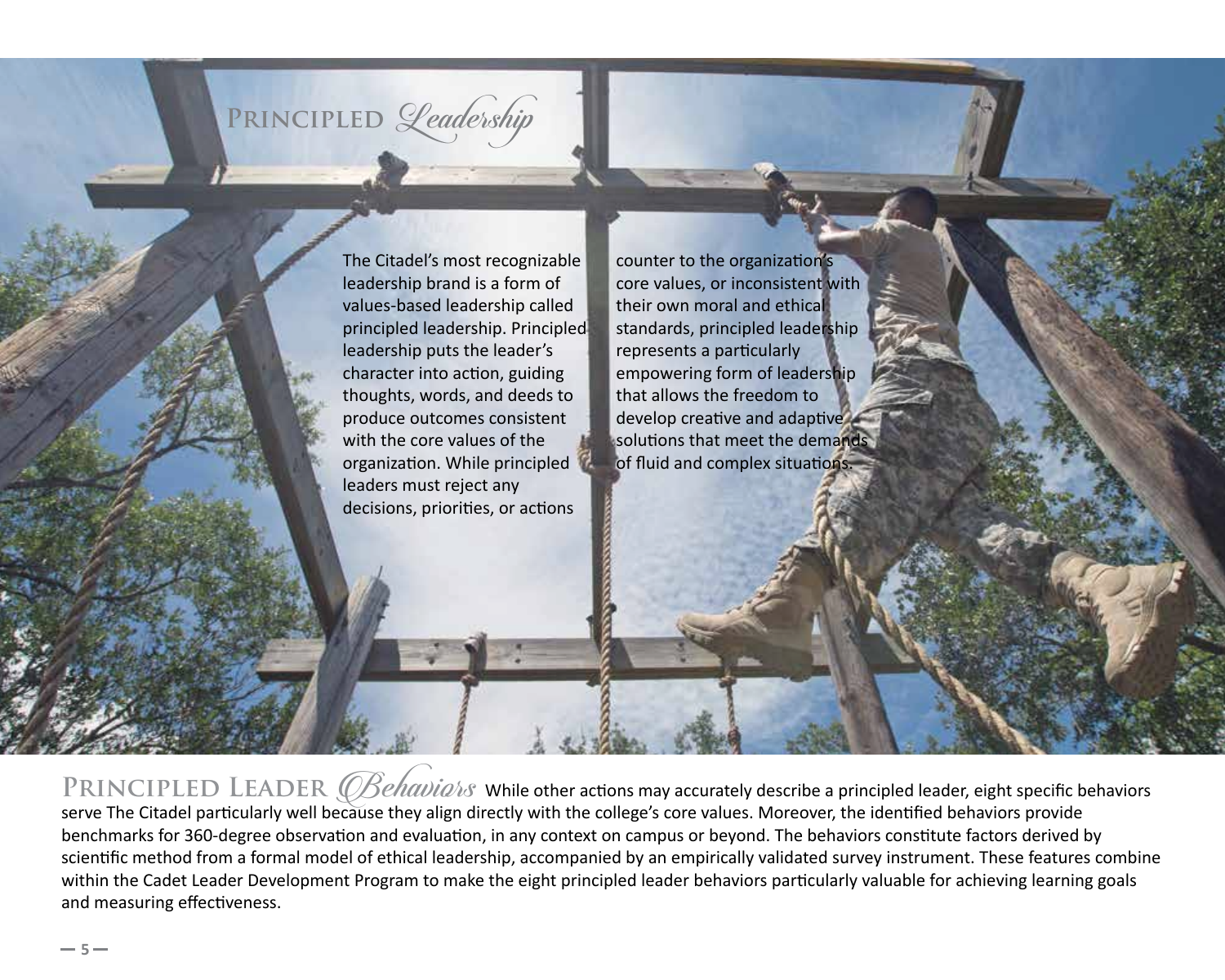### PRINCIPLED LEADER *Behaviors*

The Citadel's Cadet Leader Development Program focuses on eight key behaviors<sup>1</sup> that describe the actions of a principled leader:





**Empowering others for action and**  DECISION**making.** Enabling and encouraging the personal development of others, believing in the inherent value of each individual, and giving authority and power to make decisions.

#### **Holding team members accountable for RESULTS. Holding** others accountable for performance and outcomes within their control, ensuring they

know what is expected.

#### PUTTING TEAM **members first.**

Serving others by giving support and priority to the interest of others and by giving them credit for achievements.

**Keeping a balanced view of one's own importance.** Viewing one's own strengths

and weaknesses in a balanced perspective that recognizes the abilities of others and invites their contributions; demonstrating humility.

#### **Staying authentic to one's real self.**

Staying open and truthful with others by acting consistently with who one is as a person; demonstrating authenticity by accurately representing one's true intention and commitments; not behaving inconsistently, that is, according to a role or position.

### **Acting and speaking with**

**courage.** Engaging challenging situations pro-actively and strongly by relying on values and convictions. Taking risks that are reasonable in view of potential benefits, particularly for innovation and creativity.

**Creating trust that permits others to make and learn from mistakes.** Creating an environment of trust and freedom in which others can make and learn from mistakes. Accepting and understanding others to build trust and healthy interpersonal relationships and to bring out best efforts of others; making reasonable efforts to avoid rejecting or punishing others; not trying to get even.

#### **Developing people and resources.**

Taking responsibility for the value of people and resources; stewarding them in the common interest versus using them in one's selfinterest.

1 See Van Dierendonck, D., & Nuijten, I. (2011). The servant leadership survey: Development and validation of a multidimen‐ sional measure. *Journal of Business and Psychology*, 26(3), 249–267. https://doi.org/10.1007/s10869-010-9194-1 (as adapted).



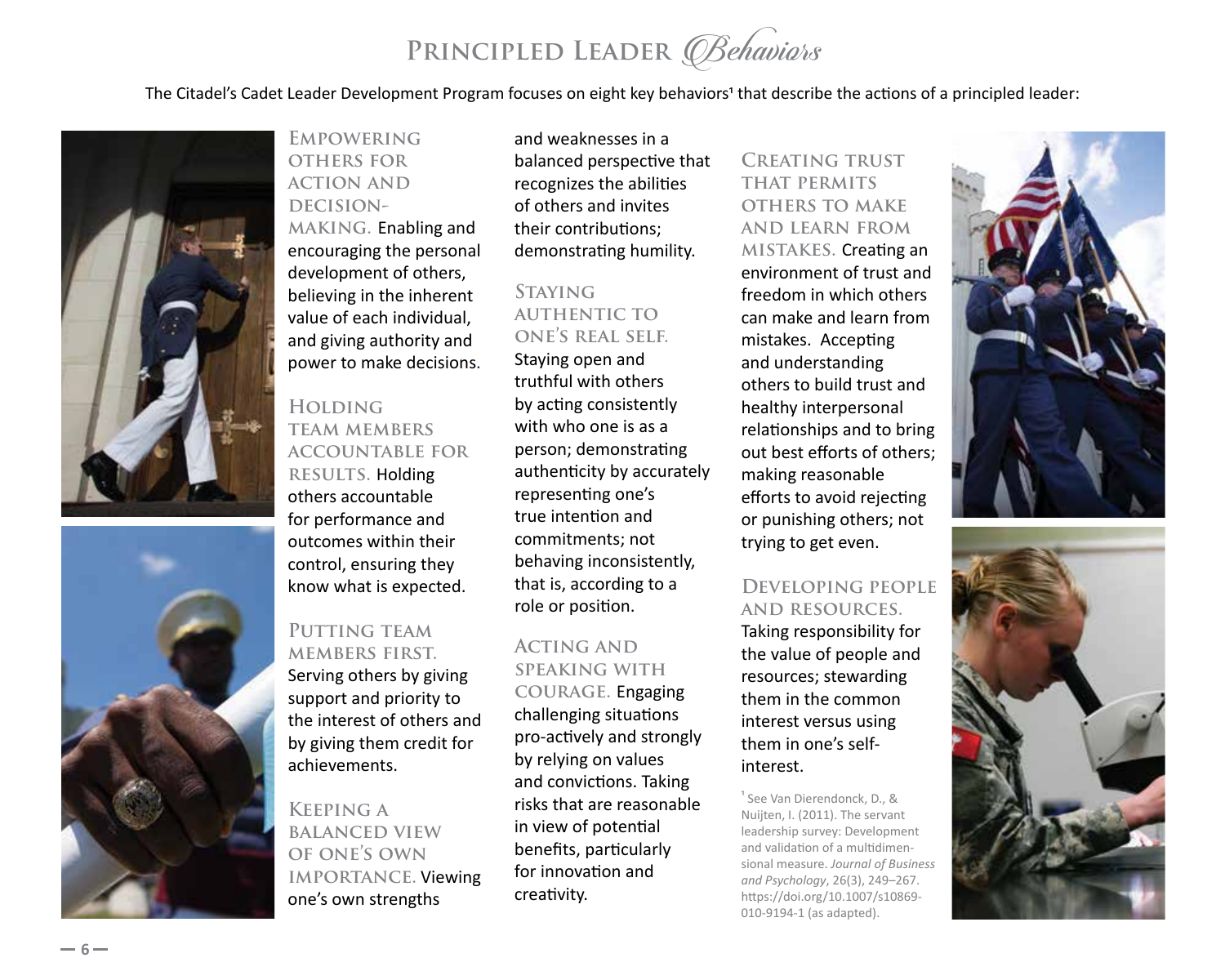

The Citadel provides the organizational support and educational curricula to achieve the institution's mission,

seeking by design to *engage and develop* the whole person.

This constitutes the essence of THE CITADEL EXPERIENCE. For the South Carolina Corps of Cadets (SCCC), The Citadel employs a military environment, which provides a particularly effective means and efficient framework for creating leadership challenges and opportunities. Within this *leadership laboratory*, emerging leaders learn values and grow in leadership effectiveness.

THE CITADEL EXPERIENCE integrates the core values and eight principled leader behaviors across four functional areas, known as pillars: Character, Academics, Military, and Fitness**.** Meeting a baseline standard in each pillar helps cadets achieve balance and success in their overall development and beyond.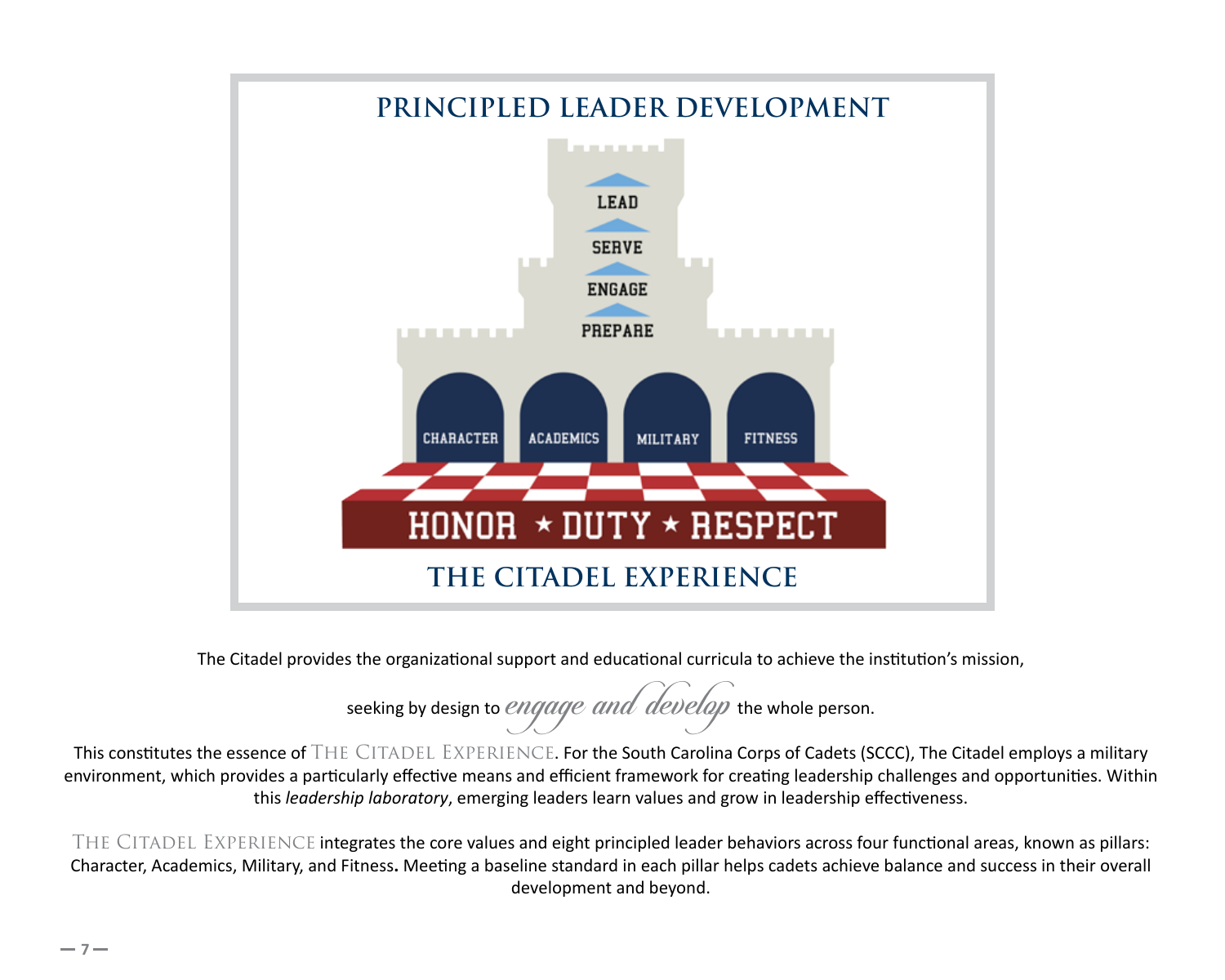

### **THE CITADEL E X P E R I E N C E** Pillars



**Character.** The concepts undergirding this pillar represent a consistent thread that runs through all aspects of The Citadel Experience. This functional area instills the high moral standards represented by the college's core values and the key behaviors manifested by principled leaders who act accordingly. Such leaders demonstrate integrity, truthfulness, and transparency in word and deed, building trust in those around them. Such leaders hold themselves and others accountable for these moral and ethical standards. Such leaders consistently uphold these standards into every aspect of problem solving and decision-making, avoiding merely temporary, pragmatic, or convenient solutions.

**Academics.** Academic success provides the requisite specialized knowledge and skills to succeed in a chosen professional field or career path. This pillar encourages lifelong learning and shapes intellectual ability by expanding knowledge, developing critical thinking skills, analyzing complex problems, and producing innovative solutions. The Citadel's challenging academic environment enhances mental agility and flexibility in thinking strategically, applying theory practically, and engaging others cross-culturally. For emerging leaders, academics lay the foundation for the technical, interpersonal, and conceptual skills that are indispensable for effective and ethical leadership. A well-educated cadet engaged in a strong core curriculum in the humanities, sciences, and math also increases the capacity for applying sound judgment and for influencing and serving others.

**Military.** Since its founding in 1842, The Citadel has combined rigorous higher education with a classical military environment for character formation and leader development. The military pillar develops personal discipline, a commitment to serve, and a strong sense of honor, duty, and respect. It also creates an environment for cadets to experience and demonstrate a capacity for teamwork, genuine respect for others, and mutual accountability among team members. The derived lessons and experience equip cadets for building and leading teams, reinforce the importance of accomplishing a mission, and instill an understanding of leadership as service. In application, cadets train in the Citadel Training Model (CTM) and acquire specific leadership skills learned through executing the CTM.

**Fitness.** A focus on fitness engages cadets in developing the physical and mental strength and endurance necessary to attain an optimum functioning of their bodies and minds, even within environments of prolonged stress. The Citadel creates systems that enhance and monitor fitness for each cadet through bouts of physical and mental challenges, along with proper recovery from those challenges. These systems are created in recognition of the fact that those who are fit and healthy tend to be able to handle stress better, work harder, and tend to project a competent and confident presence that resonates with others. Beyond just helping cadets maximize their personal fitness, this pillar seeks to de‐ velop leaders who can create environments that support organizational fitness and health. Through the fitness pillar, The Citadel prepares cadets to become leaders who can make substantial contributions to society through their embodiment of those essential fitness behaviors necessary for productivity at every level – organizational, community, and national.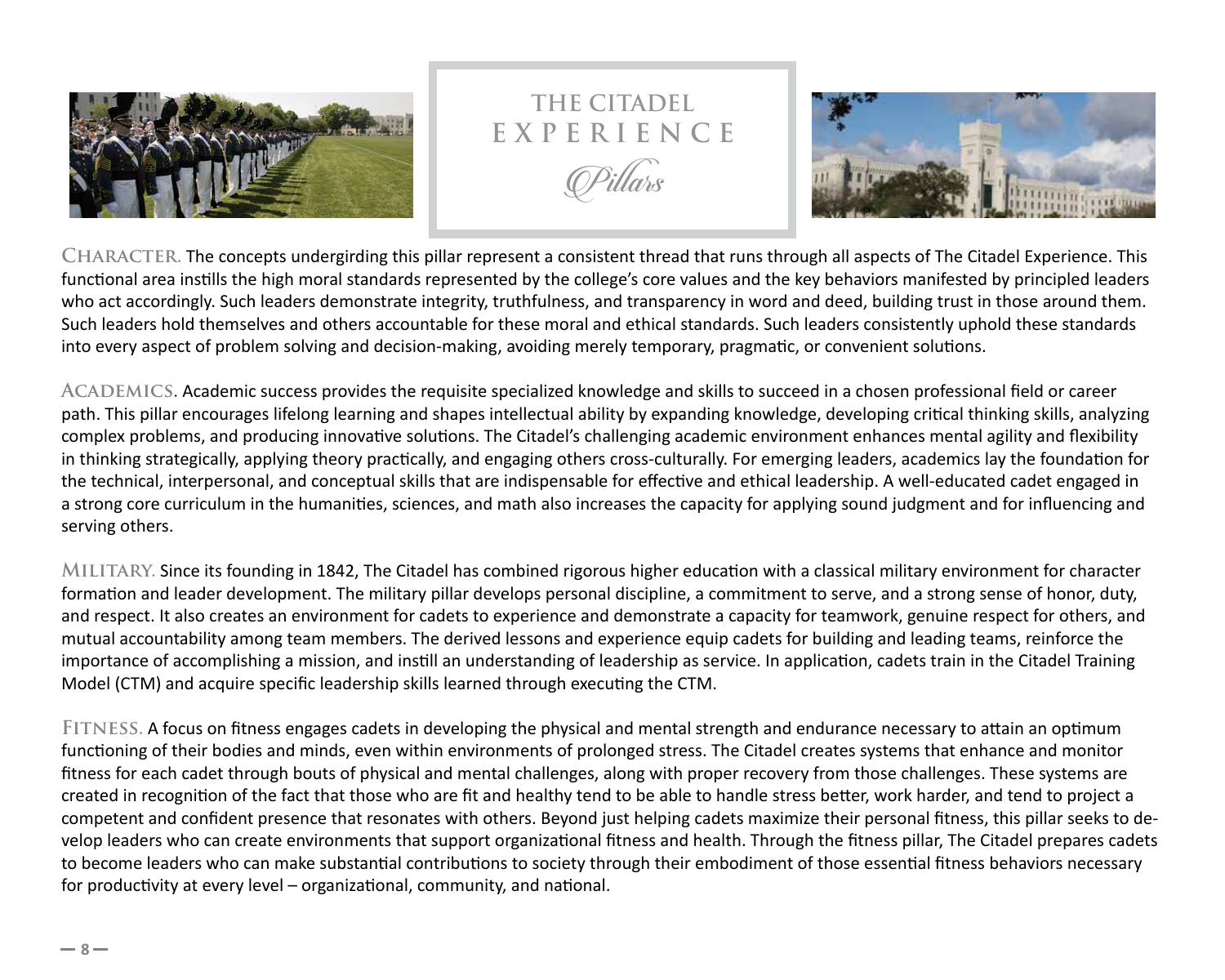**THE CITADEL EXPERIENCE** *Of tages*<br>STAGES. Progressing through The Citadel Experience, cadets steadily confirm their values and enhance their leadership effectiveness. While each cadet advances along a unique trajectory in leadership development, The Citadel model leverages the curricular and co-curricular in tandem each semester that a student is enrolled. Therefore, students are engaged in a leadership curriculum as they experience leadership roles and responsibilities in the SCCC. During this process, The Citadel identifies four distinct, but overlapping, stages that correspond with class years: freshmen prepare, sophomores engage, juniors serve, and seniors lead.

**Prepare.** Freshmen prepare by engaging in an intense environment where they learn to operate under stress and to stretch themselves by reaching into the deepest aspects of self-awareness, character, and perseverance. Freshmen learn personal discipline, time management, and teamwork. They also develop their personal capabilities and potential as principled leaders by internalizing the core values of honor, duty, and respect.

**Engage.** During this transition stage from followership to first-line leadership, sophomores engage by learning the skills associated with direct leadership of individuals and small teams and the management of specific administrative and logistical duties under close supervision but with no intermediary leader between themselves and their subordinates. In this new role, sophomores begin to take an active, formal role in the SCCC leadership effort.

**Serve.** Juniors serve by personally and directly engaging in leadership, applying the skills, and practicing the behaviors learned in the first two stages and assuming holistic responsibility for the people under their care. In fact, the very word "sergeant" traces its origins to the Latin and then French words for "servant." As direct leaders of teams and groups, junior cadets must organize and motivate teams to achieving various operational and logistical duties while holding team members accountable for actions and results. As these leaders prove themselves, more expe‐ rienced leaders entrust them with greater responsibilities for the welfare and actions of more people as they operate under progressively less direct supervision.

**Lead.** Seniors put together all their leadership development experiences as they accomplish broader and more complex organizational goals through organizing and influencing other leaders and making increased use of such tools as climate-setting, policy-making, and systems integra‐ tion. As The Citadel continues to fulfill its mission of educating and developing principled leaders in all walks of life, seniors will increasingly focus on a new transition, preparing for future leadership roles in their chosen career or profession.



In each stage, cadets participate in a combination of academics, training, and experiential learning that exposes them to the art and science, the theory and practical application, the extrinsic and intrinsic, and the learning and doing aspects of leadership. *(See Figure 2)* 

Through leadership courses, as well as other academic classes, cadets learn the knowledge necessary to conceptualize leadership situations and actions. Training events such as the Leadership Training Program, Challenge Week, and weekly ROTC labs help cadets refine their leadership skills by performance-oriented and standards-based practice. Cadet life is designed to provide a continuous leadership laboratory where cadets apply their leadership knowledge and skill experientially in a nurturing, developmental, and safe environment.

*Figure 2: Leader Development Components*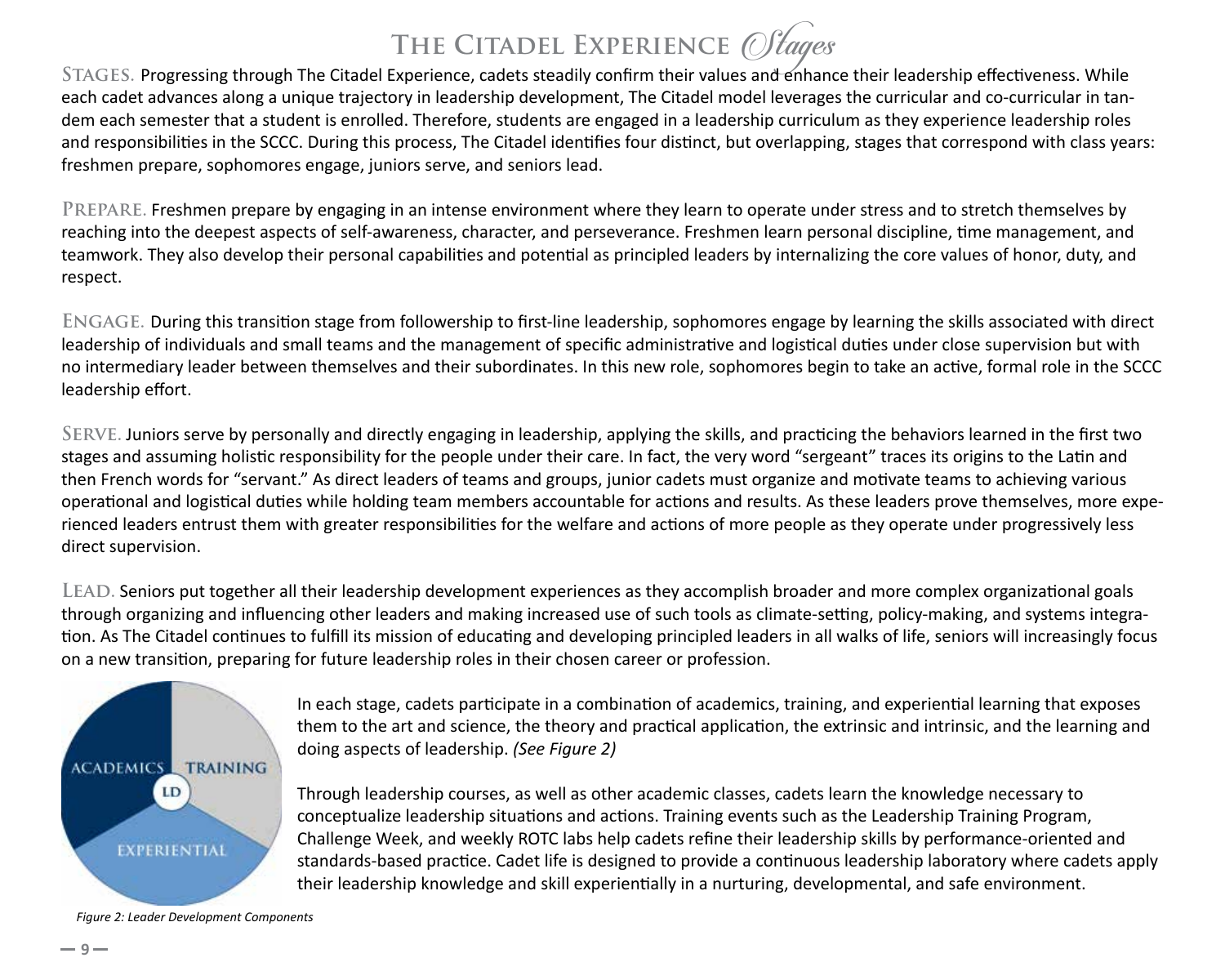

## **challenge and support at T H E C I T A D E L**

**and** *OBeyond* 





*Figure 3: Challenge & Support* 2Sanford, Nevitt. (1966). *Self and society: Social change and individual development.*  New York, NY: Atherton.

The theory of *challenge and support* posits that in order for growth and development to occur, challenges in the environment must be balanced by environmental supports.2 *(See Figure 3)* When there is either not enough challenge and too much support, or not enough support and too much challenge, there will be no developmental change. For growth to occur, each cadet needs to be challenged and supported appropriately through a variety of experiences. The leader development program at The Citadel provides such an environment.

All cadets at The Citadel will experience a common set of challenges. These include the demands of their academic major, adherence to the regulations, a rigorous physical training program, the fourth-class system, and a host of military duties. Based on their own interests and abilities, they can choose the additional challenges presented by such opportunities as serving as a member of the chain of command; participating in clubs, intramurals, and club and NCAA sports; studying abroad; engaging in research; and pursuing an ROTC contract. Cadets should also expect to face the inevitable and often unwelcome challenges of life that will affect them all in unique and unpredicted ways.

To help cadets negotiate these challenges, a robust support infrastructure is not only at their disposal, but also actively and intentionally engaged in their leader development. This support infrastructure includes TAC officers, professors, academic advisors, coaches, club advisors, mentors, campus ministers, and student affairs professionals. Fellow cadets serve as peer advisors, who often are especially suited to provide particularly empathetic support from a peer perspective.

The TAC (which stands for *teach, advise, and coach*) functions at the center of cadet life to help students develop individually as leaders and to collectively conduct the daily business of the SCCC. Through the developmental counseling process, the cadet and the TAC identify and discuss the cadet's strengths and weaknesses and create an individual development plan that builds upon those strengths and compensates for (or eliminates) weaknesses. The TAC helps the cadet develop a "pathway to success" with short- and long-term goals and objectives. The TAC then connects the cadets to the support resources that are best suited to help achieve their goals. As the cadets develop, the TACs receive continuous feedback from their own observations as well as from other members of the support infrastructure. The TAC regularly reviews progress with the cadet based on these observations, and the two adjust the plan as necessary. Every member of the support infrastructure makes a unique and valuable contribution to the cadet's leadership development, but the large number of resources and enormous amount of information they provide can be overwhelming. In order to help cadets best process all the support available to them, TACs serve as the primary integrators of the overall leadership development effort.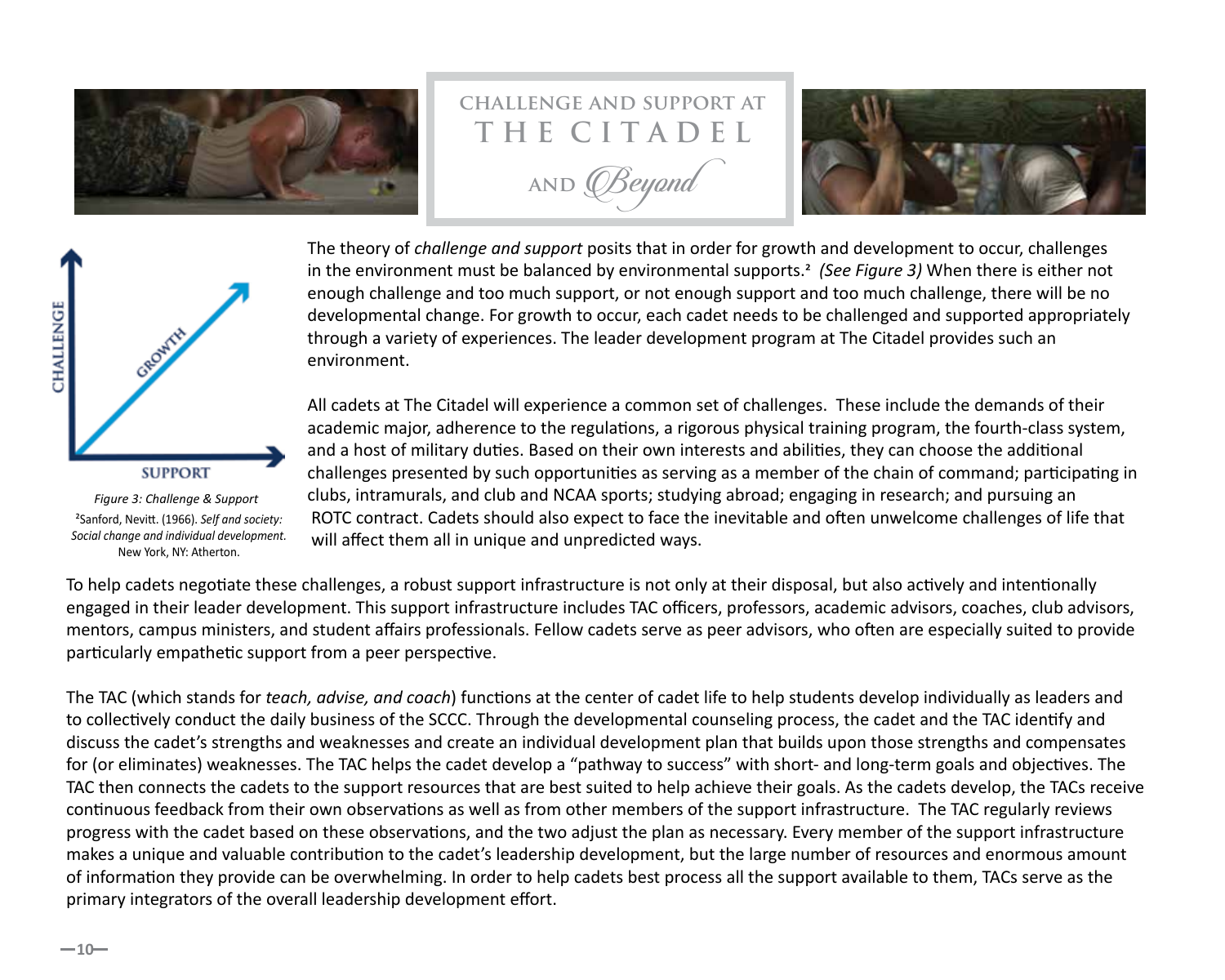

**Professors and academic advisors** help cadets develop the intellectual capacity to be leaders. The Leadership courses (LDRS 101-411) provide a very specific leadership focus that addresses the theoretical and reflective understanding appropriate for each year of a cadet's development. Through all course offerings, professors help cadets develop the critical thinking, communications, philosophical, analytical, and other skills associated with their academic de‐ velopment as leaders. These academic efforts combine to drive self-awareness and help cadets intentionally "connect the dots" as they progress through the overall developmental experience.

**Clubs and class offices** often provide an experiential component of the learning that begins in the classroom. They provide cadets an opportunity to develop in specific areas of interest and also to exercise leadership skills through official positions outside of the cadet chain of command. Club advisors may help guide this effort and help cadets develop important leadership skills through their mentorship.

**Mentorship** is the voluntary developmental relationship that exists between a person of greater experience and a person of lesser expe‐ rience that focuses on developing a more experienced leader for the future. A variety of formal and informal mentors are available, and every student is encouraged to actively pursue this resource to meet specific developmental objectives. One very good example of this opportunity is the various campus ministers who represent potential mentors for students seeking specific moral and ethical character development. Finally, the host of student affairs professionals in the infirmary, counseling center, registrar's office, cadet activities, and elsewhere perform essential student services in their specific functional area and help cadets develop in very personal and individualized ways.

Nevertheless, each cadet has the opportunity within the structures provided to develop and navigate their own path, at their pace and level of interest, to achieve a quality outcome. Some cadets may prefer to develop their leadership skills through the traditional means of serving in the chain of command. Others may prefer to be active in club or sports leadership. Some might become leaders in service learning and civic engage‐ ment programs, others may lead group projects in the classroom, and some might lead undergraduate research studies. The challenges and supports available at The Citadel provide many different ways for cadets to achieve the common goal of developing as principled leaders.



Development as a principled leader does not end with graduation. By its very nature, development is a continuous process of growth, change, and improvement over time. Rather than representing an end state, for many, the four-year Citadel Experience and Principled Leader Development Program are just the beginning of a lifelong emphasis on values-based character, learning, service, and fitness. Whether serving in the military, working in the public or private sector, or pursuing graduate education, the core values and principled leader behaviors instilled during these four years have served Citadel graduates extremely well.



**the krause center for leadership and ethics 171 moultrie st. charleston, sc 29409 www.citadel.edu/root/krausecenter 843-953-5815**